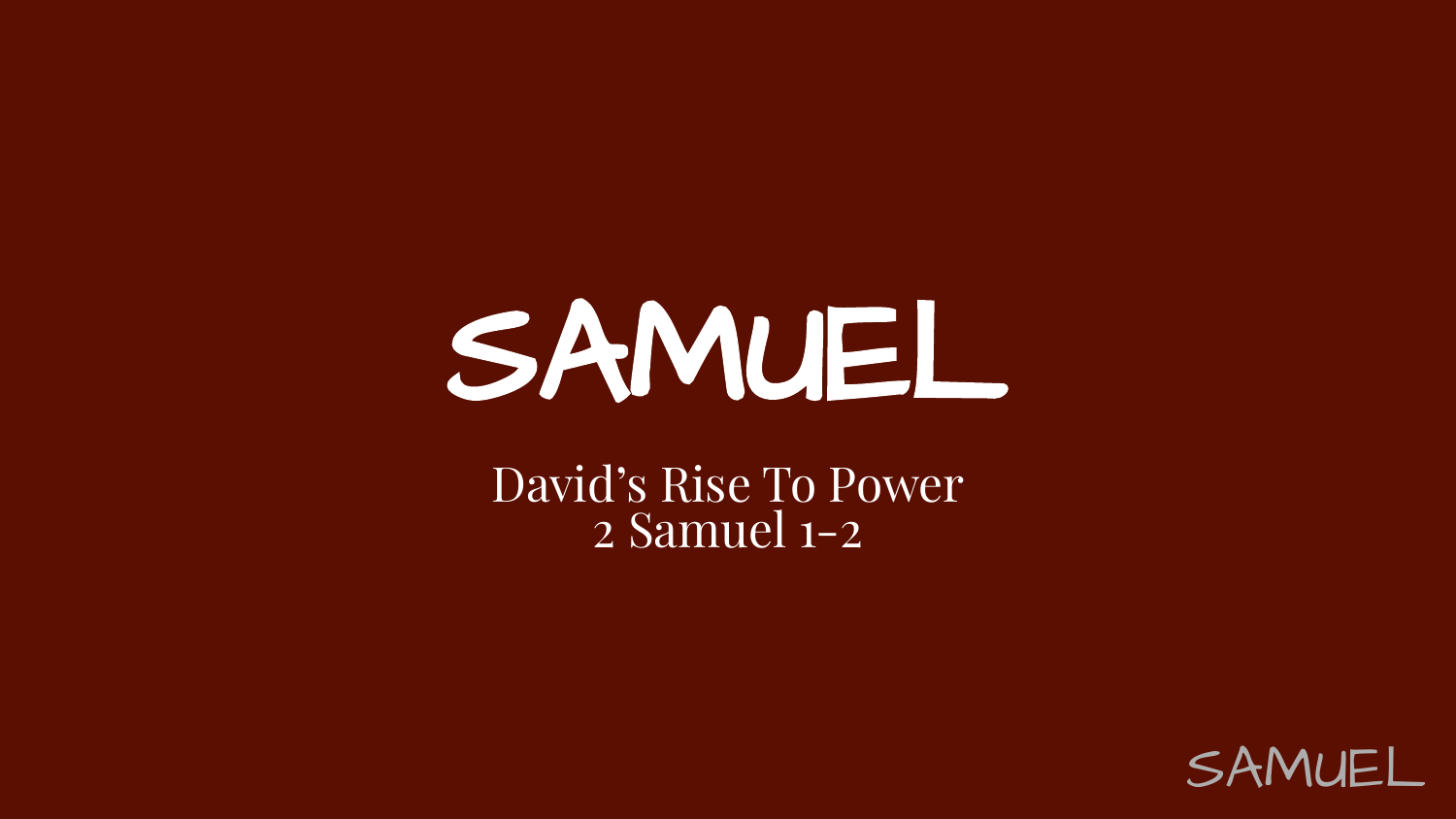# SAMUEL **How did we get where we are now?**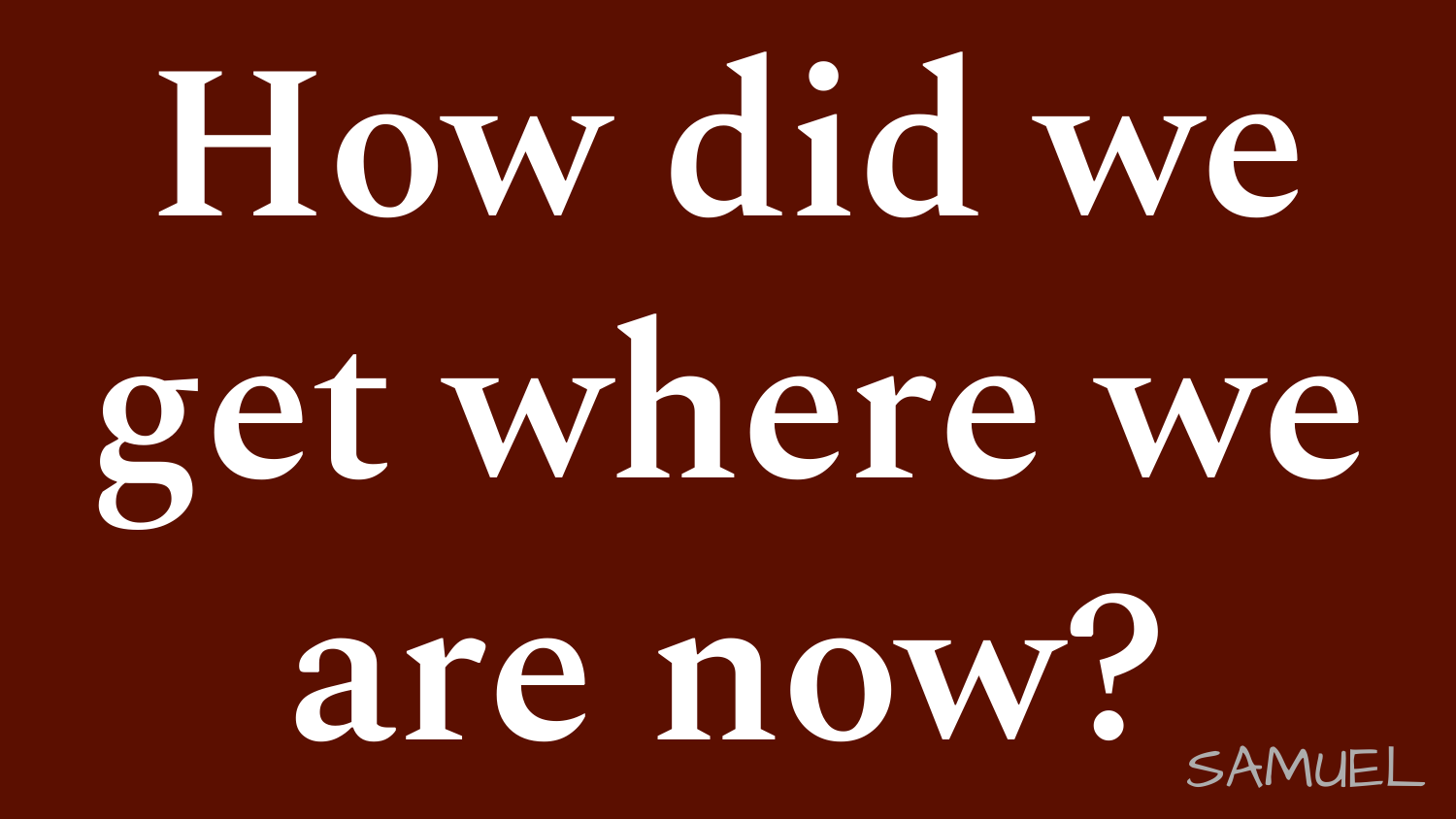## **The Amalekite's Tale**  $\overline{\text{Vs}}$  1-16

1 After the death of Saul, David returned from striking down the Amalekites and stayed in Ziklag two days.

2 On the third day a man arrived from Saul's camp with his clothes torn and dust on his head. When he came to David, he fell to the ground to pay him honor.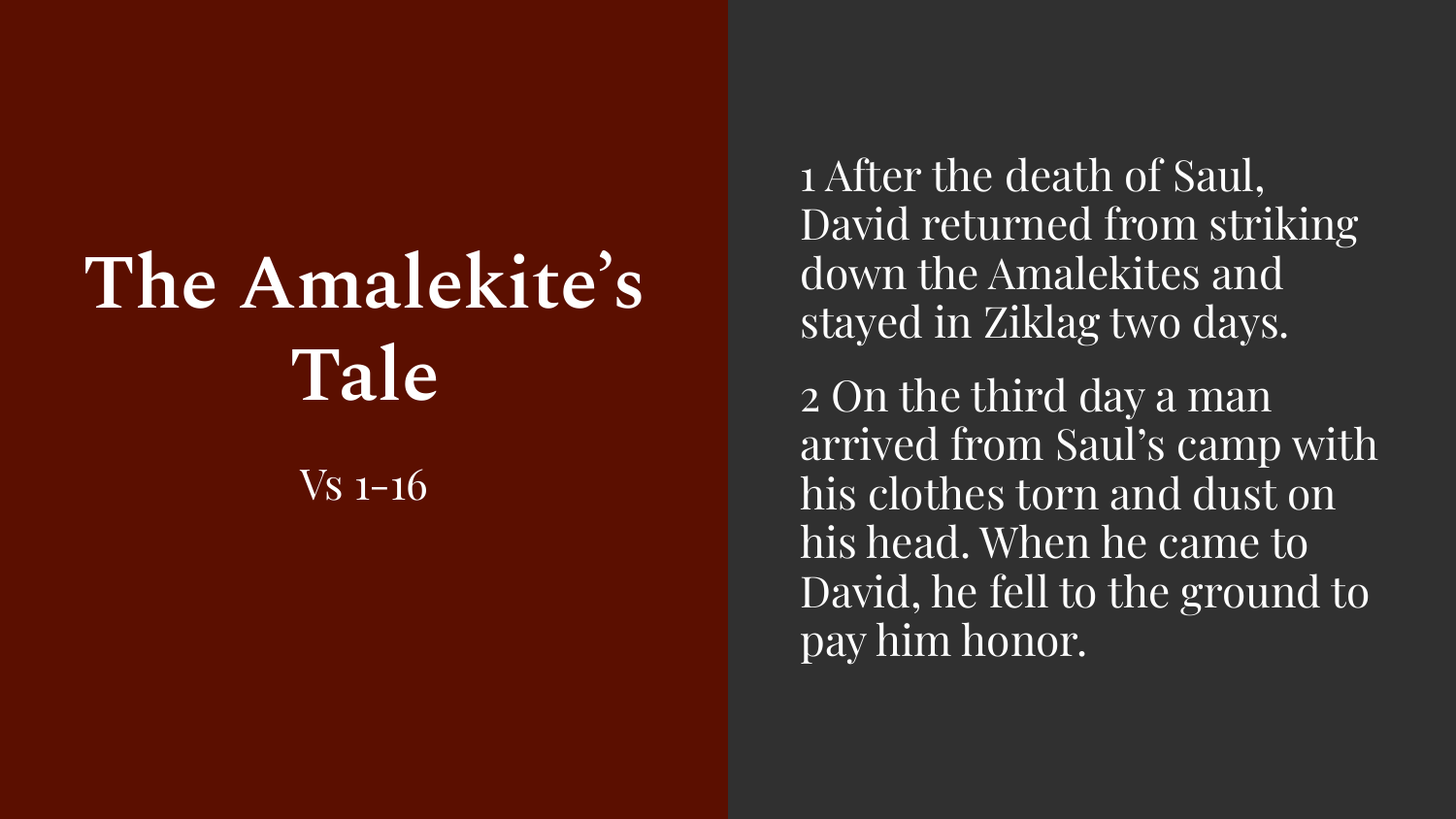**Where were they From?**

The Negev

Possibly wandered the desert in the "inside" of the Fertile crescent.



SAMUEL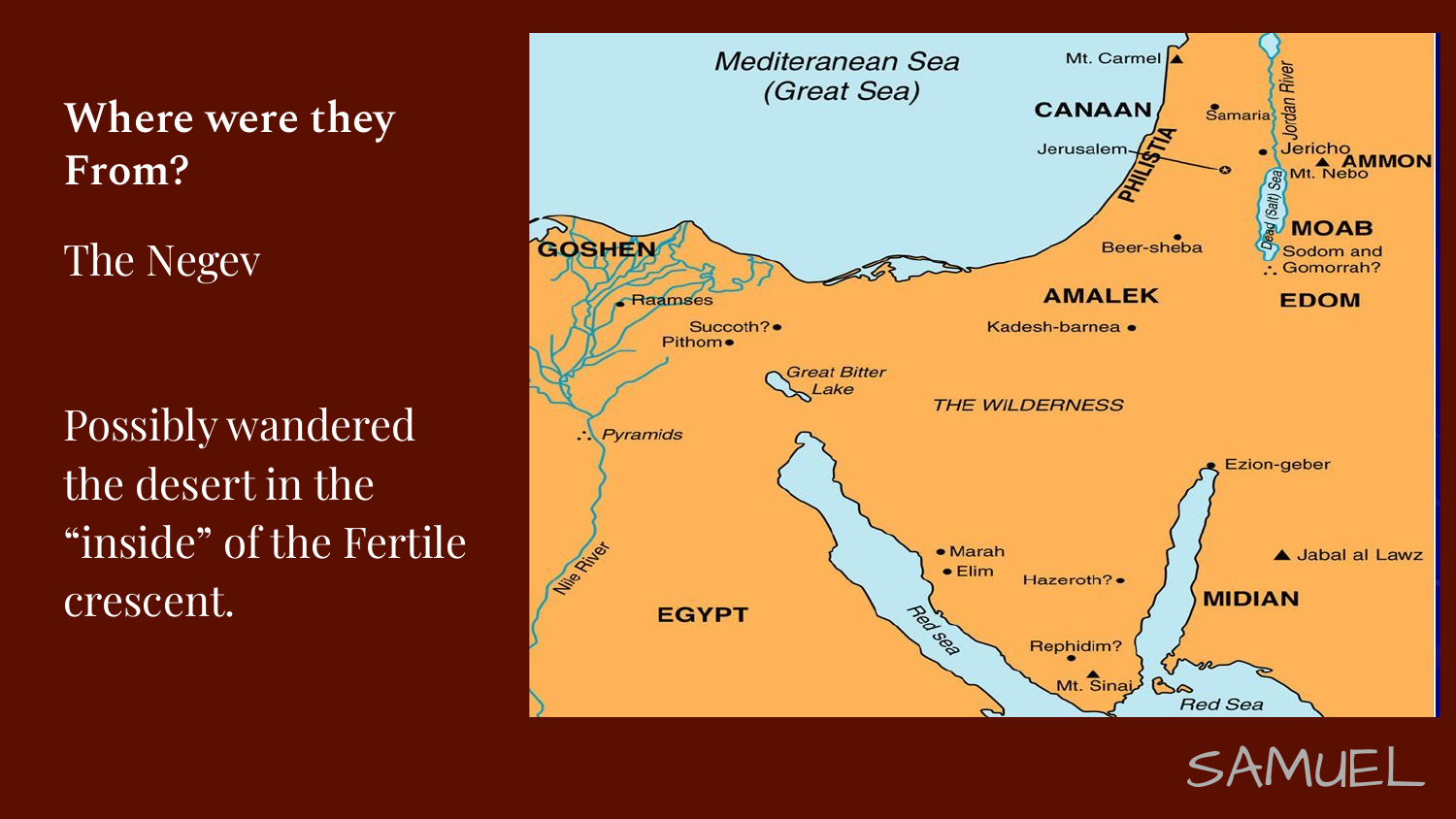

The Amelikte should have known Saul's Anointed Status.

David lays the blame on the man.

Does he believe him?

13 David said to the young man who brought him the report, "Where are you from?"

"I am the son of a foreigner, an Amalekite," he answered.

14 David asked him, "Why weren't you afraid to lift your hand to destroy the Lord's anointed?"

15 Then David called one of his men and said, "Go, strike him down!" So he struck him down, and he died. 16 For David had said to him, "Your blood be on your own head. Your own mouth testified against you when you said, 'I killed the Lord's anointed.'"

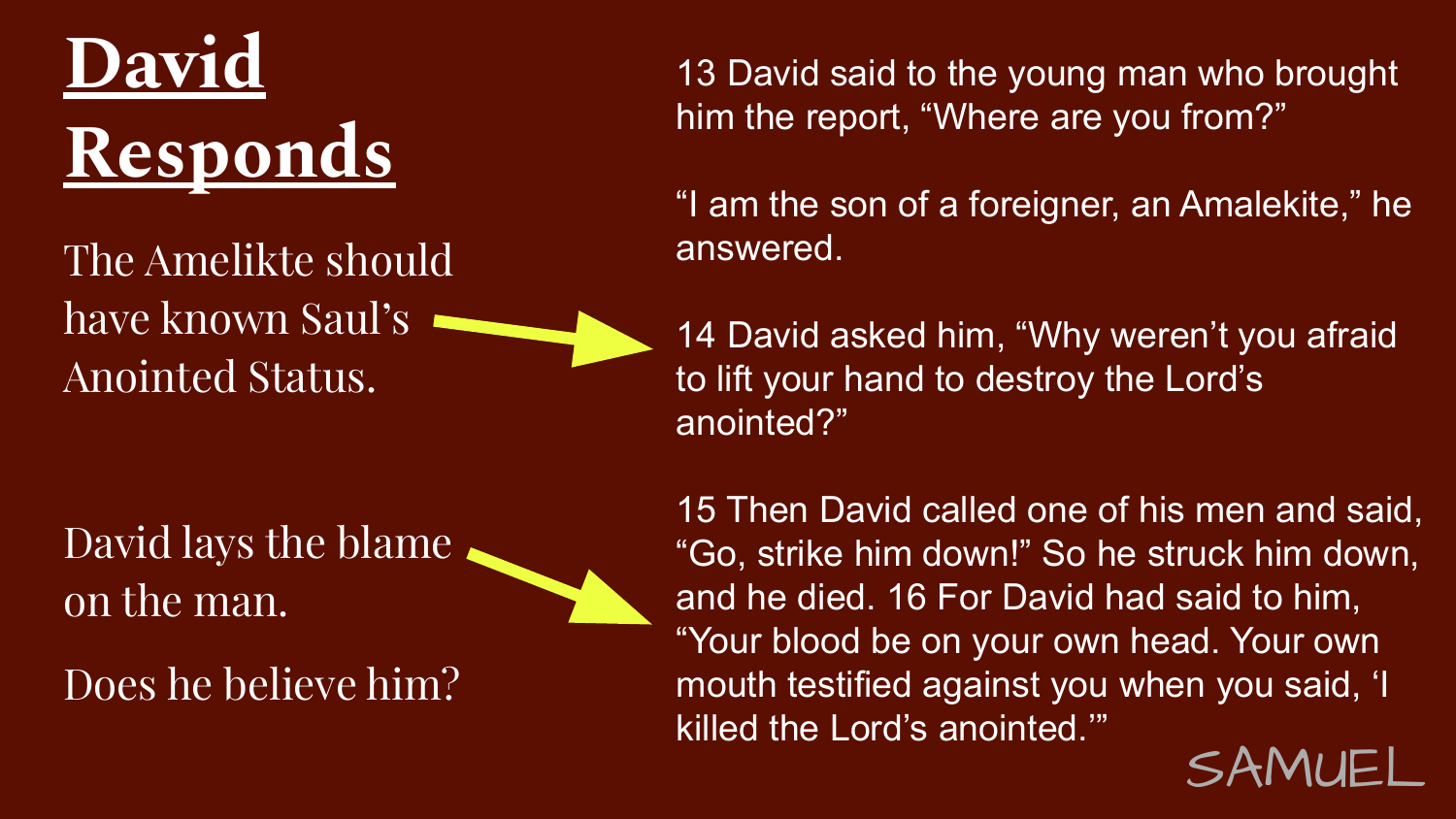### **David's Lament**

17 David took up this lament concerning Saul and his son Jonathan,

18 and he ordered that the people of Judah be taught this lament of the bow (it is written in the Book of Jashar):

• Lament of the Bow: Title of the song/poem

### • The Book of Jashar

- Jashar =  $Holy$ 
	- The Old Testament
	- A separate book made up of poems, psalms etc.

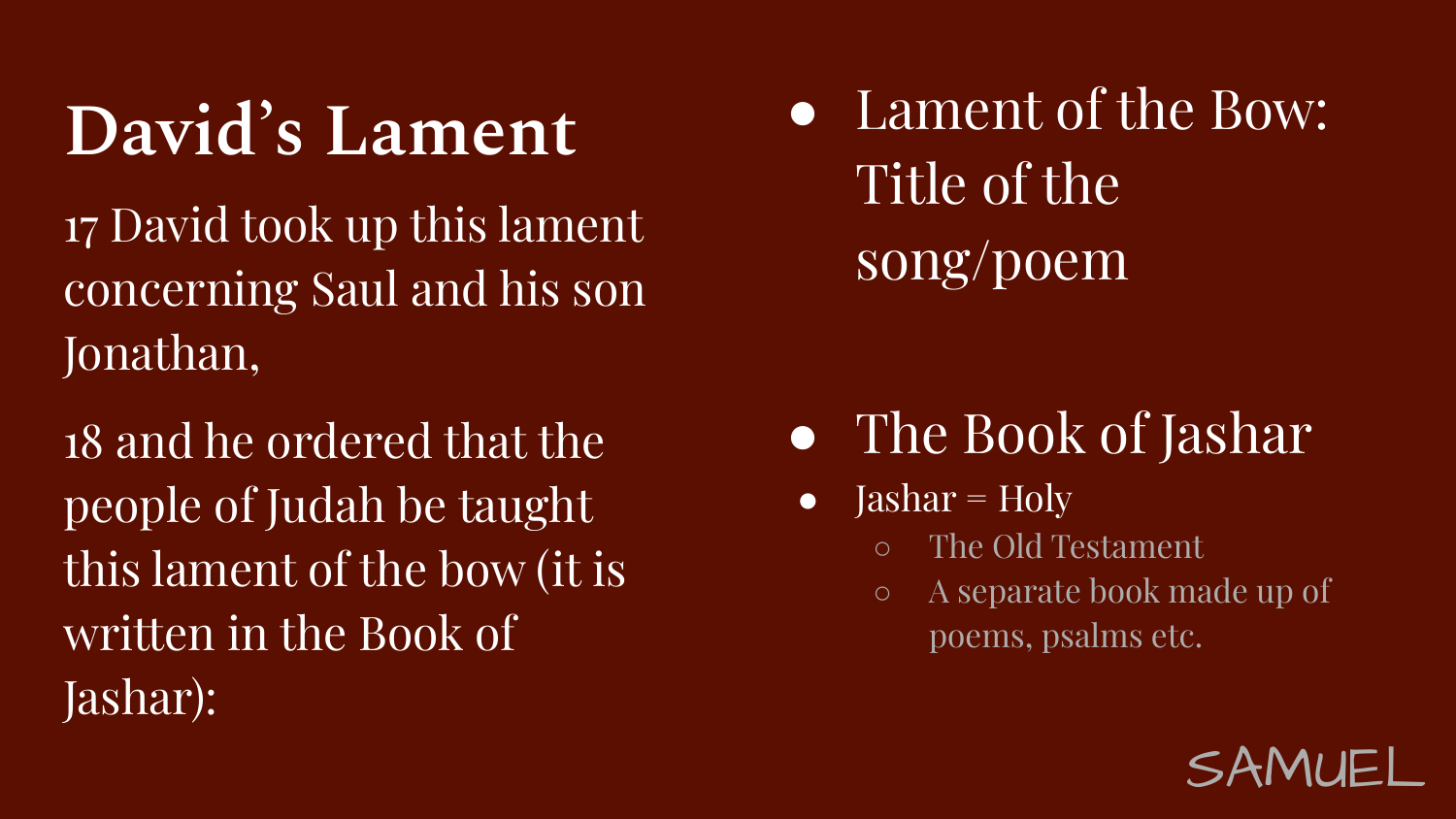### **Warrior Poet**

Vs 20

Tell it not in Gath, proclaim it not in the streets of Ashkelon,

lest the daughters of the Philistines be glad, lest the daughters of the uncircumcised rejoice.

#### Vs 22

From the blood of the slain, from the flesh of the mighty,

the bow of Jonathan did not turn back, the sword of Saul did not return unsatisfied.

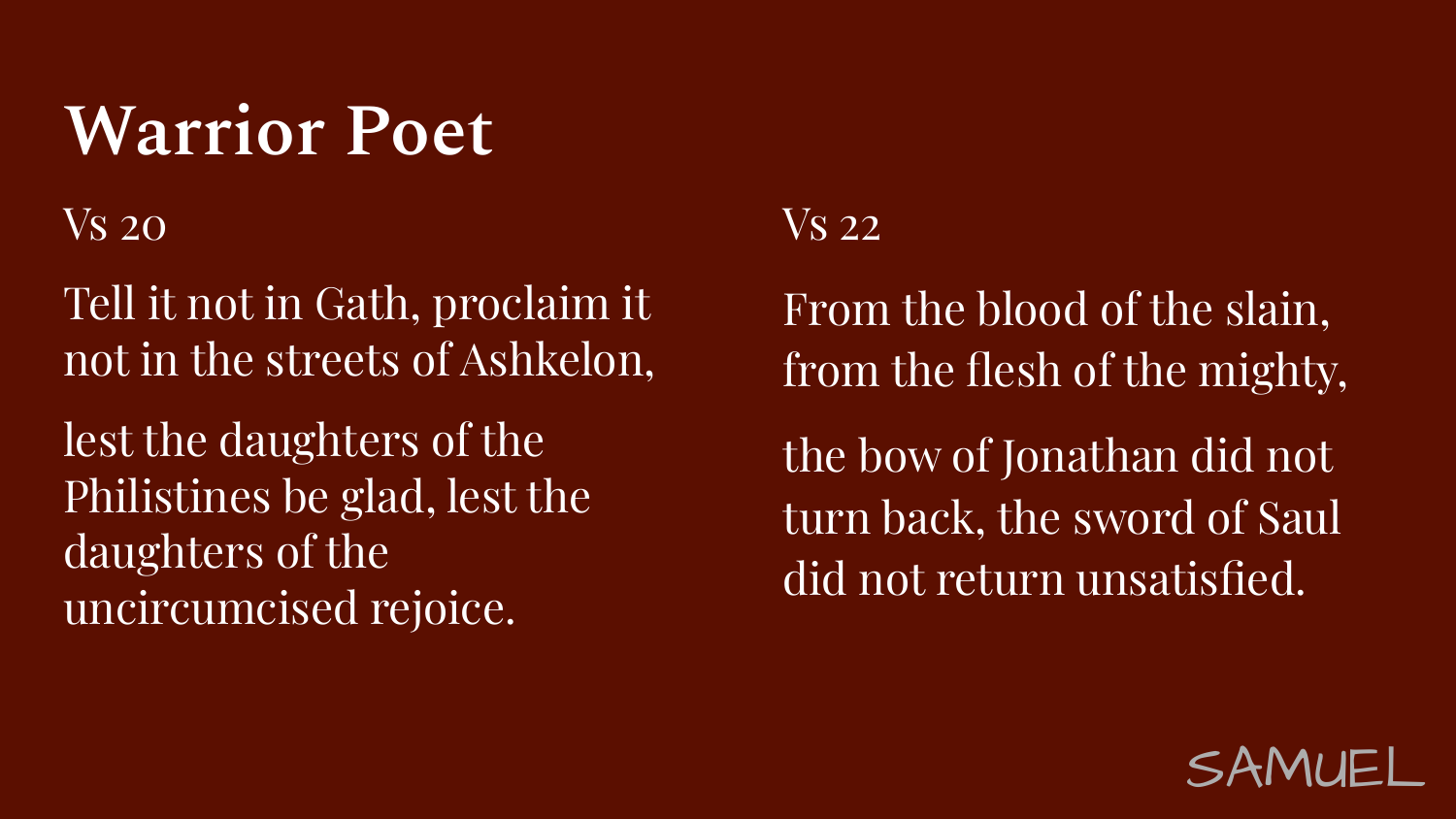# Chapter 2

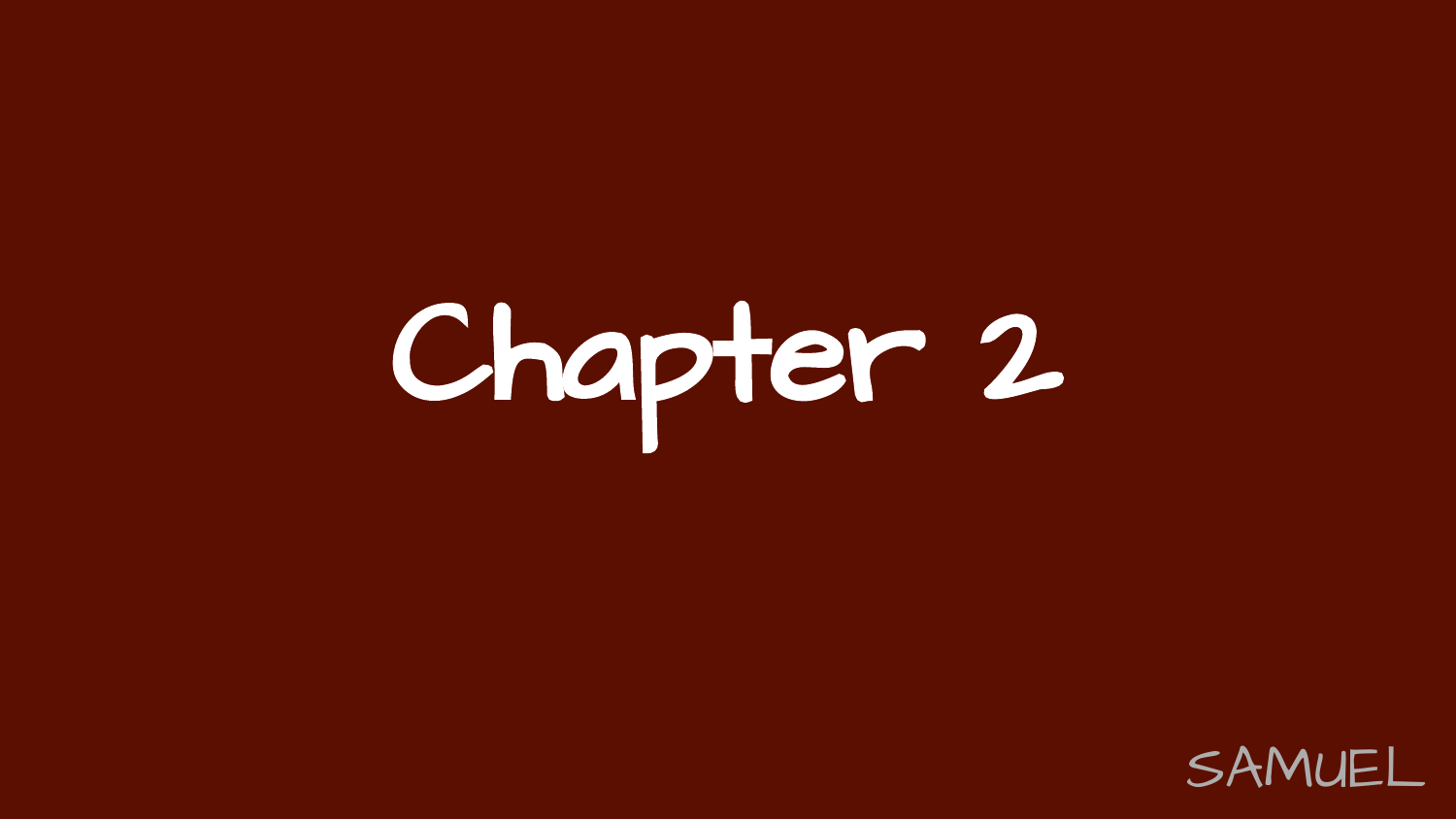# **David Makes plans.**

### After consulting God

1 In the course of time, David inquired of the Lord. "Shall I go up to one of the towns of Judah?" he asked.

The Lord said, "Go up."

David asked, "Where shall I go?"

"To Hebron," the Lord answered.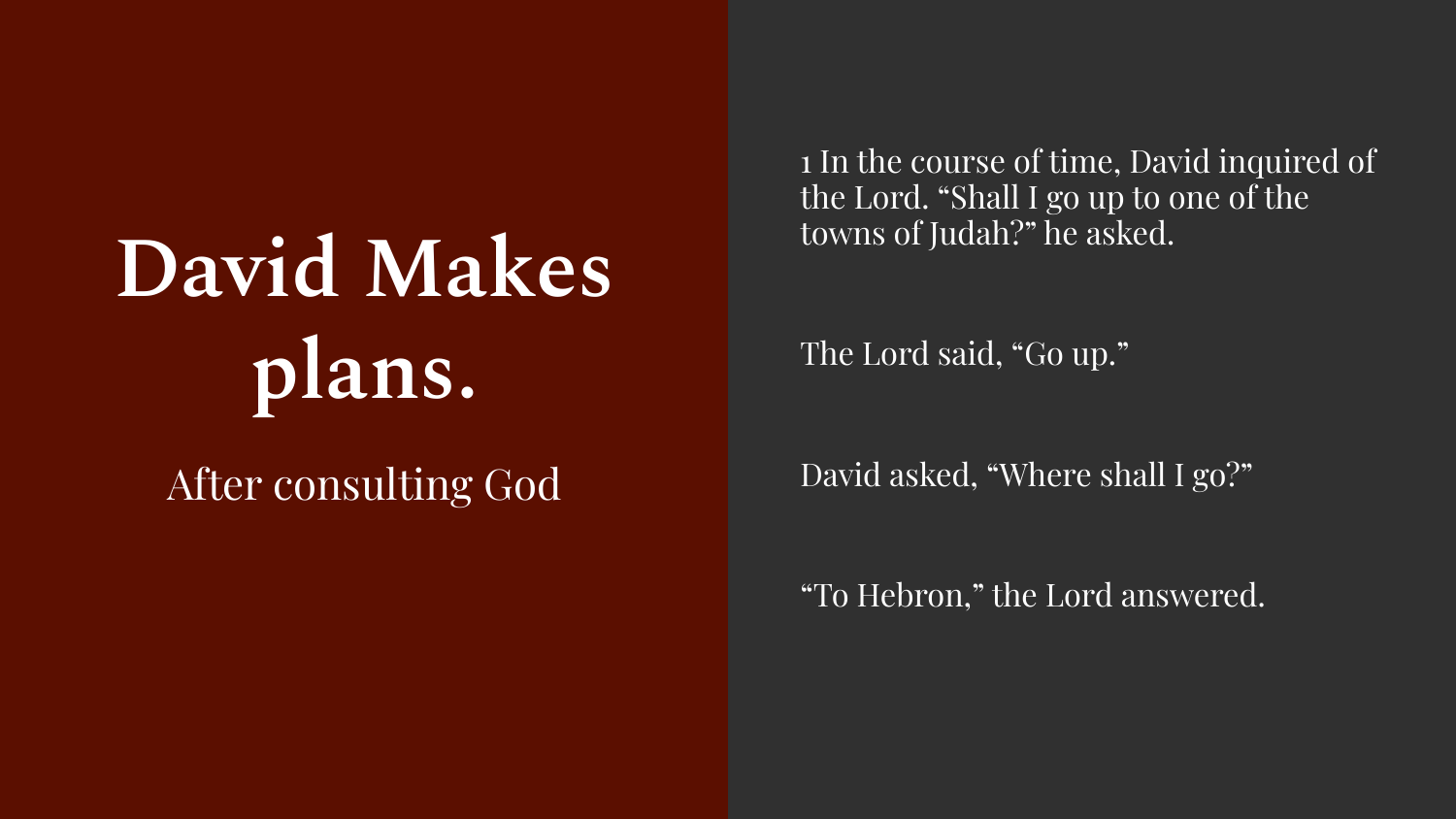**Hebron was a desirable city for many reasons. It sat halfway between Bethsheeba and Jerusalem at a major crossroad, about half a mile above sea level. Over two dozen natural springs surrounded Hebron, providing its inhabitants with a continuous and reliable water supply.**

**ESV Archaeology Bible**



 $\overline{\phantom{a}}$ What else happened in Hebron?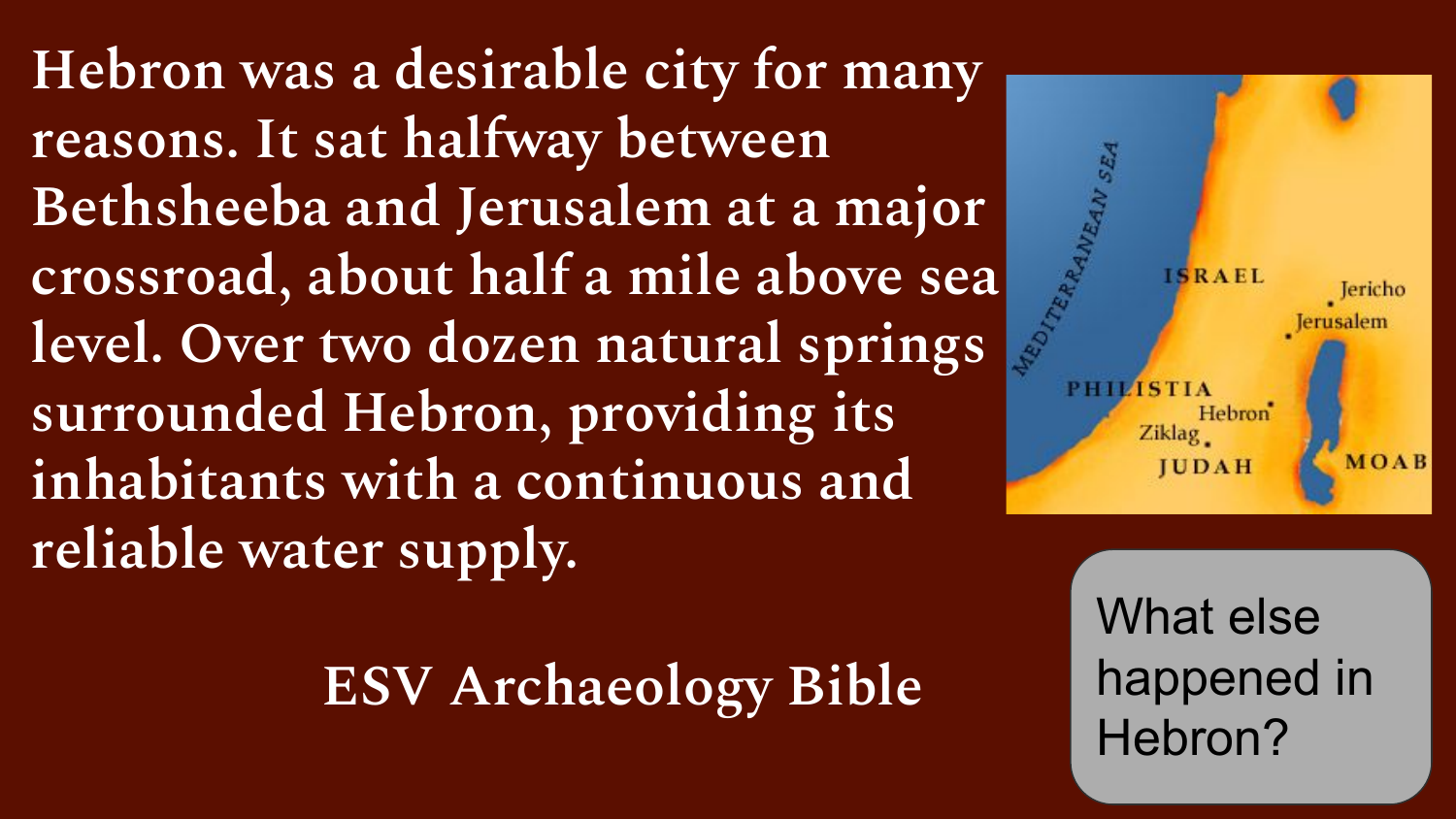## **David Settles**

### And bestows a blessing…

2 So David went up there with his two wives, Ahinoam of Jezreel and Abigail, the widow of Nabal of Carmel.

3 David also took the men who were with him, each with his family, and they settled in Hebron and its towns.

4 Then the men of Judah came to Hebron, and there they anointed David king over the tribe of Judah. When David was told that it was the men from Jabesh Gilead who had buried Saul,

5 he sent messengers to them to say to them, "The Lord bless you for showing this kindness to Saul your master by burying him.

6 May the Lord now show you kindness and faithfulness, and I too will show you the same favor because you have done this.

7 Now then, be strong and brave, for Saul your master is dead, and the people of Judah have anointed me king over them."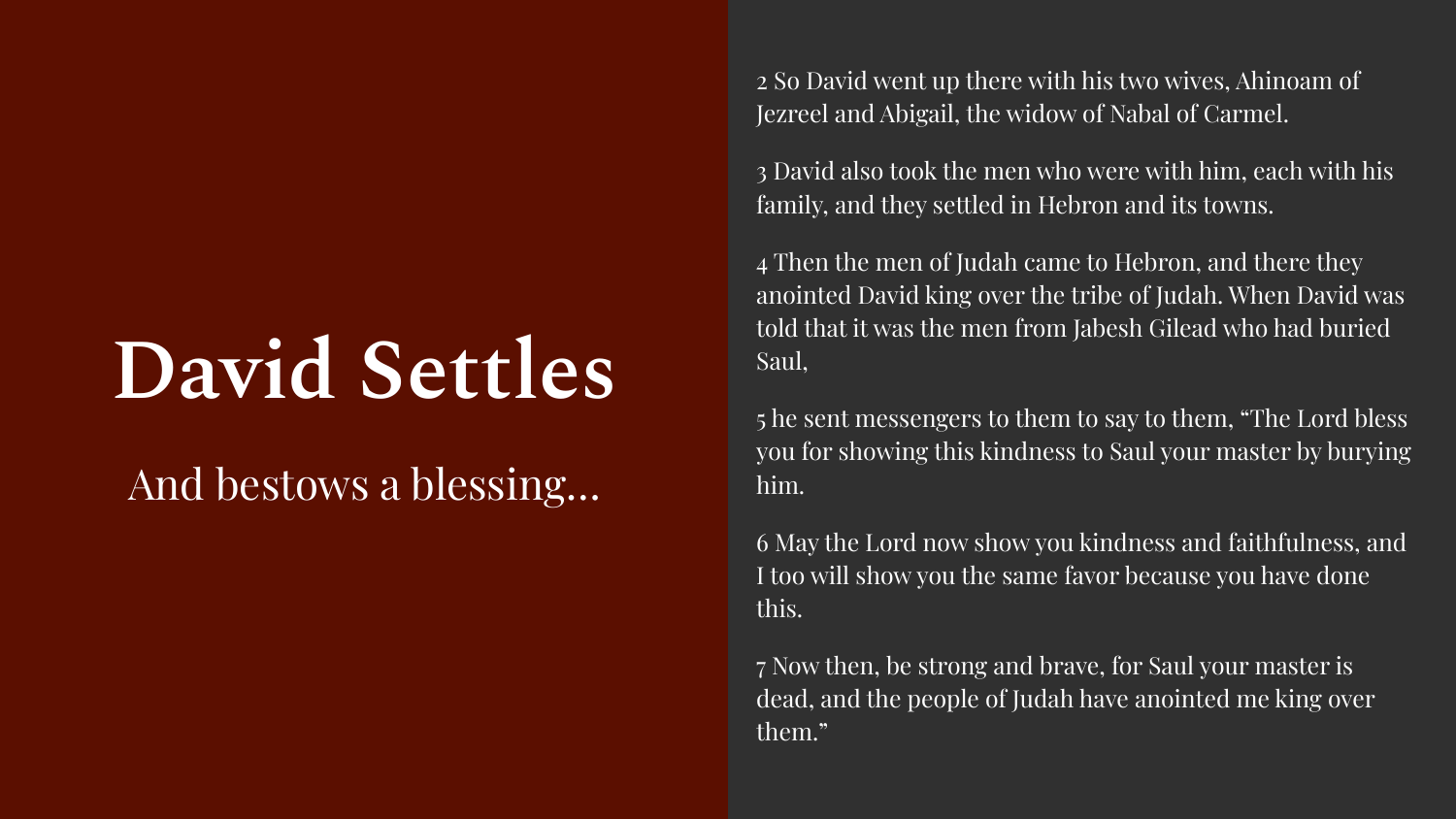**Vs 8-9 8 Meanwhile, Abner son of Ner, the commander of Saul's army, had taken Ish-Bosheth son of Saul and brought him over to Mahanaim. (Why???)**

**9 He made him king over Gilead, Ashuri and Jezreel, and also over Ephraim, Benjamin and all Israel.**